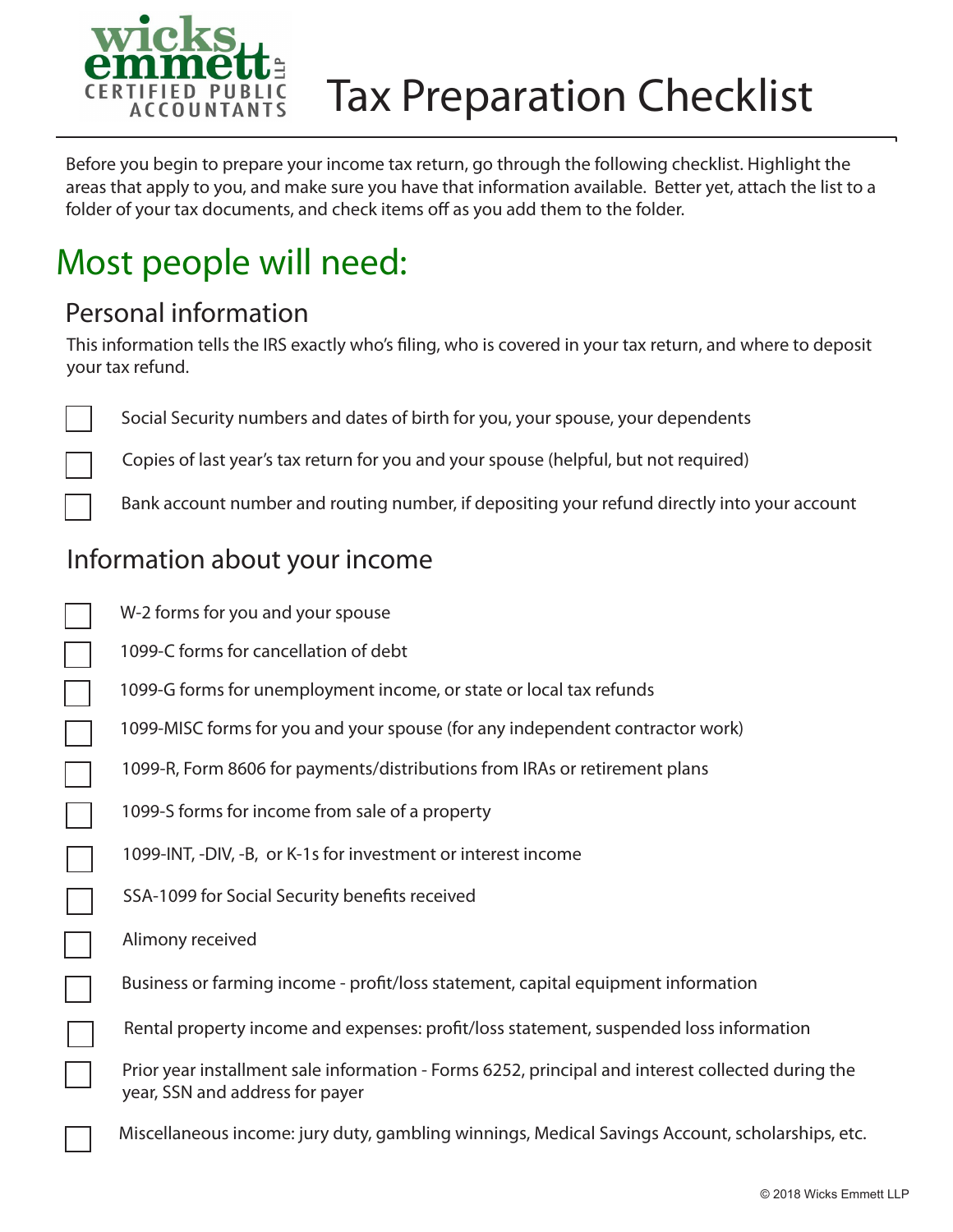## Adjustments to your income

This following items can help reduce the amount of your income that is taxed, which can increase your tax refund, or lower the amount you owe.

| Form 1098-E for student loan interest paid (or loan statements for student loans)                |
|--------------------------------------------------------------------------------------------------|
| Form 1098-T for tuition paid (or receipts/canceled checks for tuition paid for post-high school) |
| For teachers: Canceled checks or receipts for expenses paid for classroom supplies, etc.         |
| Records of IRA contributions made during the year                                                |
| Receipts for any qualifying energy-efficient home improvements (solar, windows, etc.)            |
| Records of Medical Savings Account (MSA) contributions                                           |
| Self-employed health insurance payment records                                                   |
| Records of moving expenses                                                                       |
| Alimony paid                                                                                     |
| Keogh, SEP, SIMPLE, and other self-employed pension plans                                        |

# If you itemize your deductions:

### Deductions and credits

 $\Box$ 

Ξ

 $\Box$ 

The government offers a number of deductions and credits to help lower the tax burden on individuals, which means more money in your pocket. You'll need the following documentation to make sure you get all the deductions and credits you deserve:

| Child care costs: provider's name, address, tax ID, and amount paid |  |  |
|---------------------------------------------------------------------|--|--|
|                                                                     |  |  |

Education costs: Form 1098-T, education expenses

Adoption costs: SSN of child; records of legal, medical and transportation costs

Forms 1098: Mortgage interest, private mortgage insurance (PMI), and points you paid

Investment interest expenses

Charitable donations: cash amounts, official charity receipts, canceled checks; value of donated property; miles driven and out-of-pocket expenses

Medical and dental expense records

Casualty and theft losses: amount of damage, insurance reimbursements